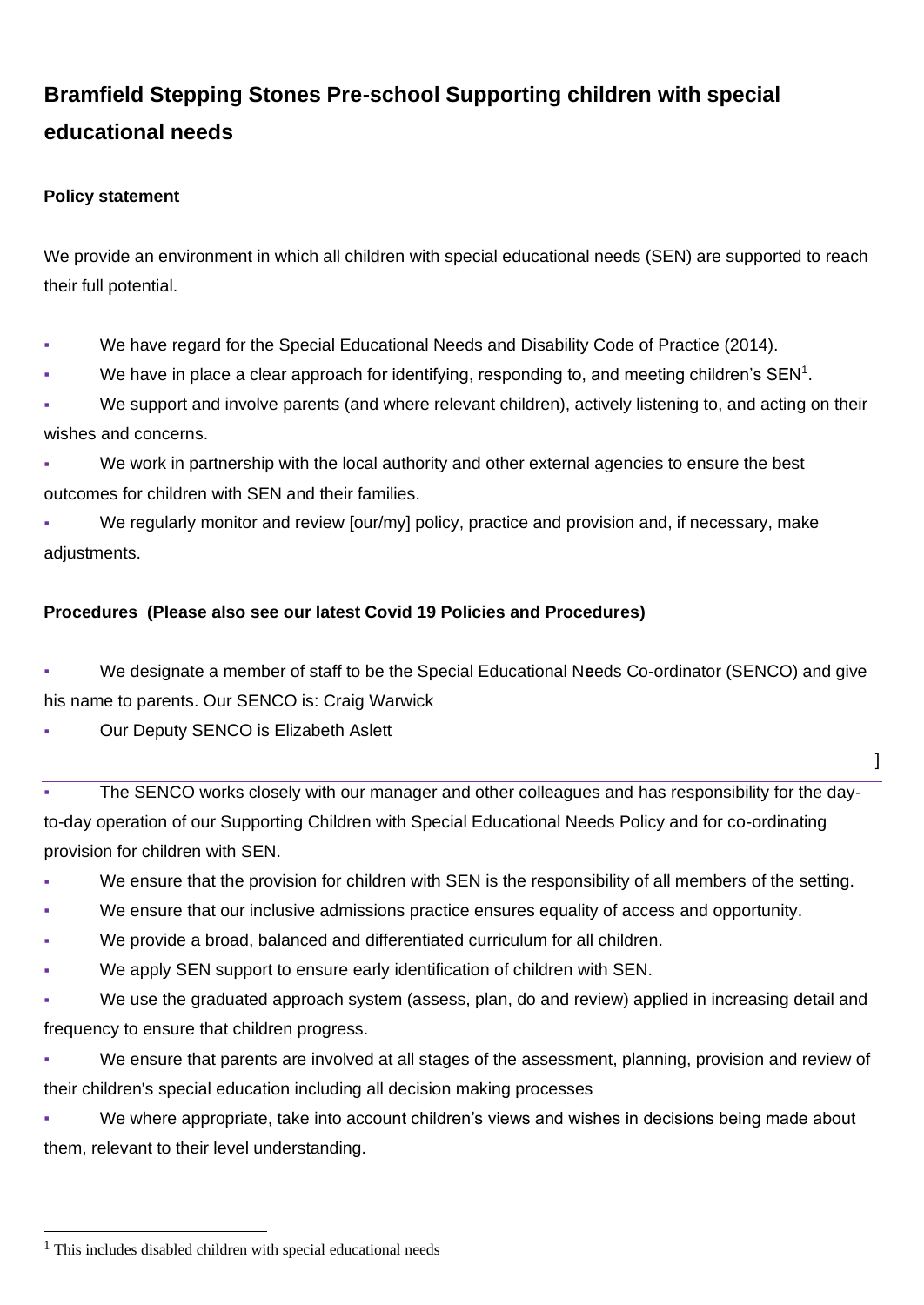We provide parents with information on local sources of support and advice e.g. Local Offer, Information, Advice and Support Service.

We liaise and work with other external agencies to help improve outcomes for children with SEN.

We have systems in place for referring children for further assessment e.g. Common Assessment Framework/Early Help Assessment and Education, Health and Care (EHC) assessment.

We provide resources (human and financial) to implement our Supporting Children with Special Educational Needs Policy.

▪ We ensure that all our staff are aware of our Supporting Children with Special Educational Needs Policy and the procedures for identifying, assessing and making provision for children with SEN. We provide in-service training for parents, practitioners and volunteers.

We raise awareness of our special education provision via our website and or promotional materials.

We ensure the effectiveness of our special educational needs provision by collecting information from a range of sources e.g. action plan reviews, [staff and management meetings,] parental and external agency's views, inspections and complaints. This information is collated, evaluated and reviewed annually.

We provide a complaints procedure.

We monitor and review our policy annually.